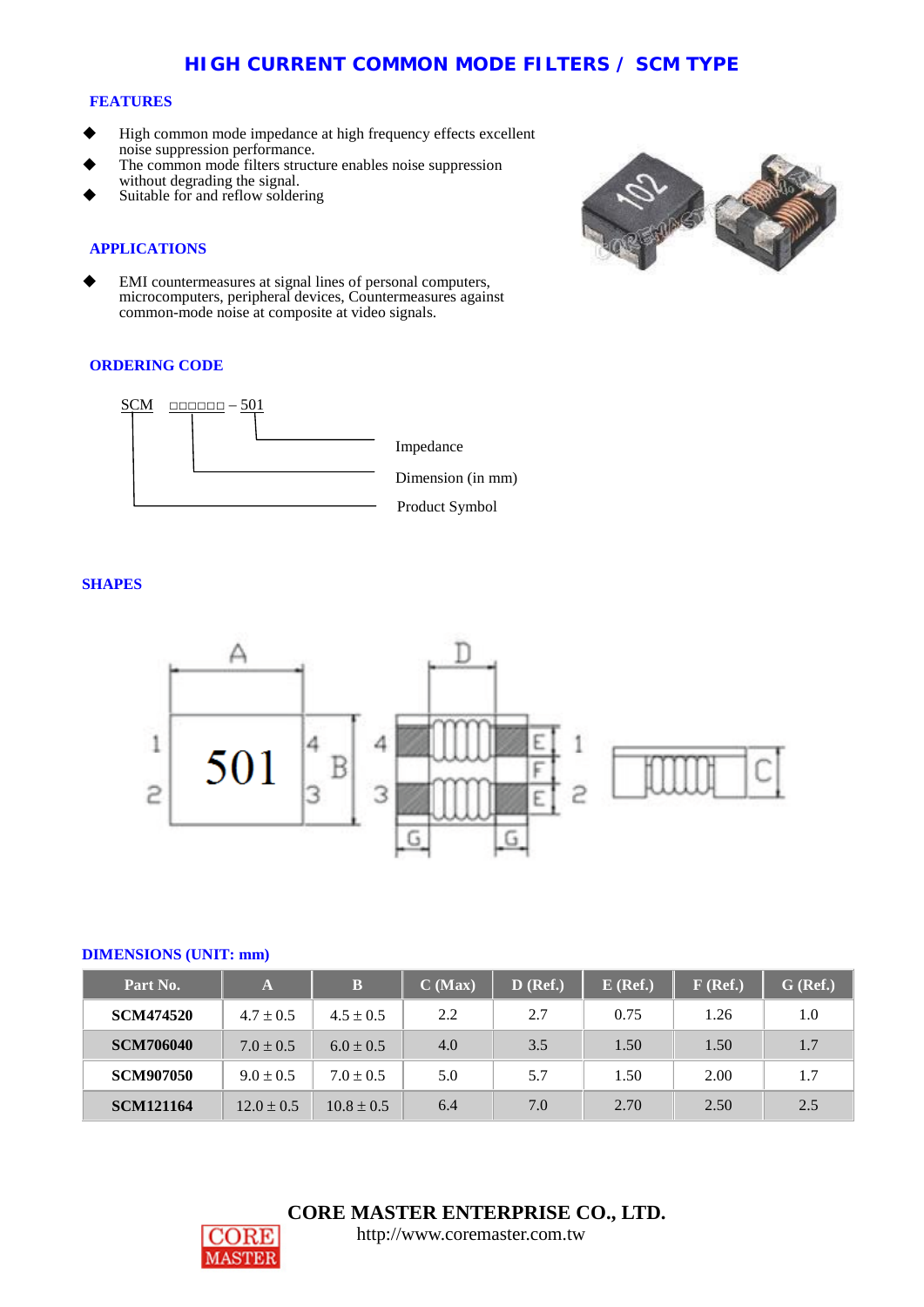# **HIGH CURRENT COMMON MODE FILTERS / SCM TYPE**

### **ELECTRICAL CHARACTERISTICS FOR SCM474520**

| Part No.       | <b>Impedance</b><br>$(\Omega)$ N1=N2 |            | <b>Test Frequency</b><br>(MHz) | <b>DC</b> Resistance<br>$(m\Omega)(Max)$ | <b>Rated Current</b><br>(A)(Max) |
|----------------|--------------------------------------|------------|--------------------------------|------------------------------------------|----------------------------------|
|                | <b>Min</b>                           | <b>Typ</b> |                                |                                          |                                  |
| SCM 474520-900 | 30                                   | 90         | 100MHz                         | 35                                       | 3.2                              |
| SCM 474520-151 | 80                                   | 150        | 100MHz                         | 38                                       | 3.1                              |
| SCM 474520-231 | 180                                  | 230        | 100MHz                         | 39                                       | 3.0                              |
| SCM 474520-301 | 180                                  | 300        | 100MHz                         | 39                                       | 3.0                              |
| SCM 474520-401 | 200                                  | 400        | 100MHz                         | 50                                       | 2.5                              |
| SCM 474520-501 | 300                                  | 500        | 100MHz                         | 55                                       | 2.4                              |
| SCM 474520-701 | 500                                  | 700        | 100MHz                         | 59                                       | 2.2                              |
| SCM 474520-901 | 700                                  | 900        | 100MHz                         | 68                                       | 2.1                              |
| SCM 474520-102 | 800                                  | 1000       | 100MHz                         | 68                                       | 2.1                              |
| SCM 474520-122 | 1000                                 | 1200       | 100MHz                         | 74                                       | 2.0                              |
| SCM 474520-142 | 1200                                 | 1400       | 100MHz                         | 81                                       | 1.9                              |

## **ELECTRICAL CHARACTERISTICS FOR SCM706040**

| Part No.              | <b>Impedance</b><br>$(\Omega)$ N1=N2 |            | <b>Test Frequency</b><br>(MHz) | <b>DC</b> Resistance<br>$(m\Omega)(Max)$ | <b>Rated Current</b><br>(A)(Max) |
|-----------------------|--------------------------------------|------------|--------------------------------|------------------------------------------|----------------------------------|
|                       | <b>Min</b>                           | <b>Typ</b> |                                |                                          |                                  |
| <b>SCM 706040-400</b> | 40                                   | 70         | 100MHz                         | 5                                        | 15                               |
| SCM 706040-101        | 100                                  | 140        | 100MHz                         | 10                                       | 9.0                              |
| SCM 706040-301        | 225                                  | 300        | 100MHz                         | 10                                       | 5.0                              |
| <b>SCM 706040-501</b> | 275                                  | 350        | 100MHz                         | 10                                       | 5.0                              |
| SCM 706040-601        | 500                                  | 700        | 100MHz                         | 15                                       | 4.0                              |
| SCM 706040-132        | 910                                  | 1300       | 100MHz                         | 21                                       | 2.5                              |
| SCM 706040-222        | 1700                                 | 2200       | 100MHz                         | 50                                       | 1.2                              |
| SCM 706040-272        | 2000                                 | 2700       | 100MHz                         | 63                                       | 1.0                              |
| SCM 706040-302        | 2500                                 | 3000       | 100MHz                         | 75                                       | 0.9                              |

## **ELECTRICAL CHARACTERISTICS FOR SCM907050**

| Part No.              | <b>Impedance</b><br>$\overline{(\Omega)}$ N1=N2 |            | <b>Test Frequency</b><br>(MHz) | <b>DC</b> Resistance<br>$(m\Omega)(Max)$ | <b>Rated Current</b><br>(A)(Max) |
|-----------------------|-------------------------------------------------|------------|--------------------------------|------------------------------------------|----------------------------------|
|                       | <b>Min</b>                                      | <b>Typ</b> |                                |                                          |                                  |
| <b>SCM 907050-301</b> | 225                                             | 300        | 100MHz                         | 6                                        | 6.0                              |
| SCM 907050-501        | 450                                             | 600        | 100MHz                         | 8                                        | 6.0                              |
| SCM 907050-701        | 500                                             | 700        | 100MHz                         | 10                                       | 5.0                              |
| SCM 907050-102        | 750                                             | 1000       | 100MHz                         | 13                                       | 4.0                              |
| SCM 907050-222        | 1700                                            | 2200       | 100MHz                         | 60                                       | 2.5                              |
| SCM 907050-272        | 2000                                            | 2700       | 100MHz                         | 65                                       | 2.0                              |
| SCM 907050-302        | 2500                                            | 3000       | 100MHz                         | 70                                       | 1.9                              |





[http://www.coremaster.com.tw](http://www.coremaster.com.tw/)